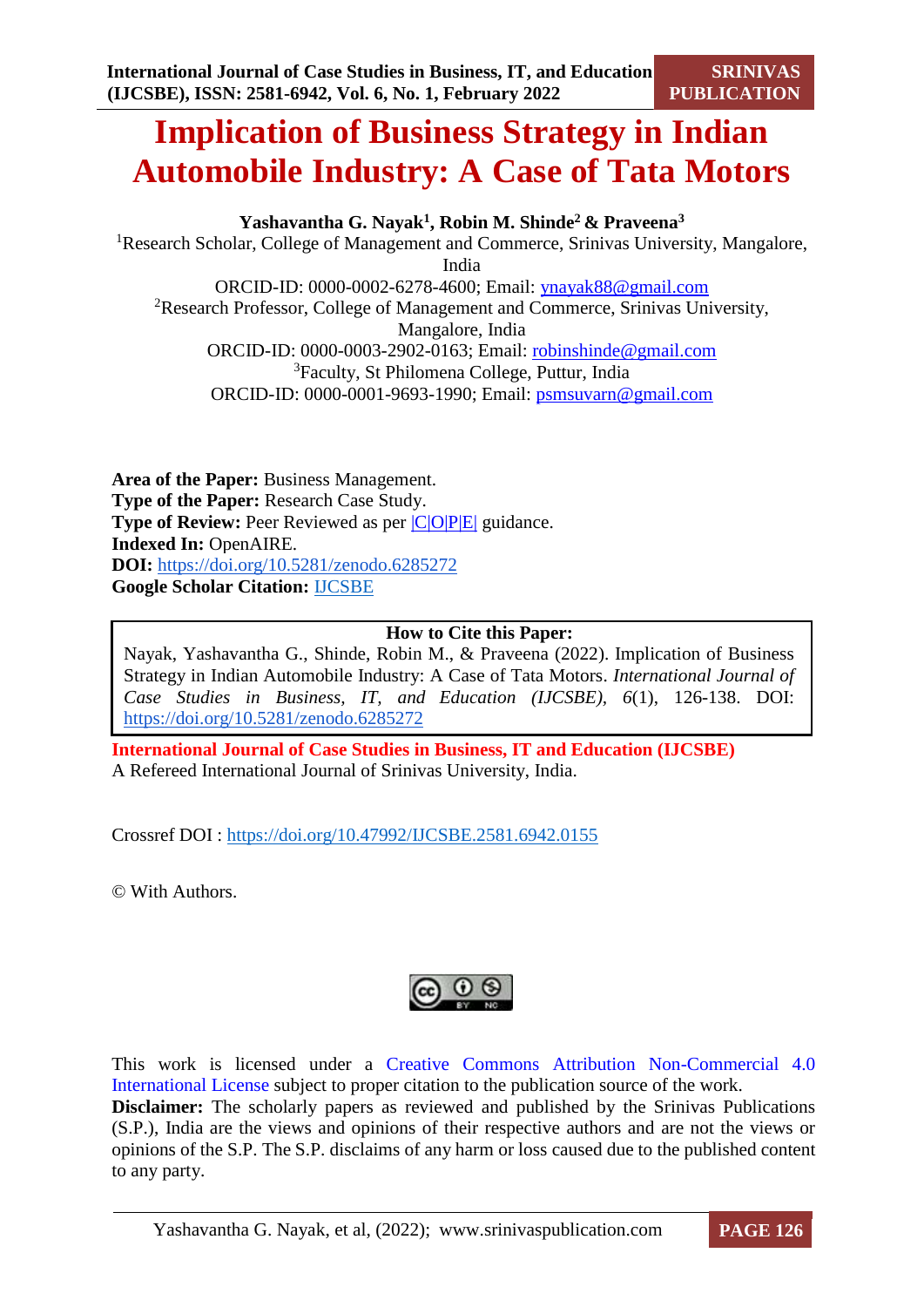## **Implication of Business Strategy in Indian Automobile Industry: A Case of Tata Motors**

**Yashavantha G. Nayak<sup>1</sup> , Robin M. Shinde<sup>2</sup>& Praveena<sup>3</sup>** <sup>1</sup>Research Scholar, College of Management and Commerce, Srinivas University, Mangalore, India ORCID-ID: 0000-0002-6278-4600; Email: [ynayak88@gmail.com](mailto:ynayak88@gmail.com) <sup>2</sup>Research Professor, College of Management and Commerce, Srinivas University, Mangalore, India ORCID-ID: 0000-0003-2902-0163; Email: [robinshinde@gmail.com](mailto:robinshinde@gmail.com) <sup>3</sup>Faculty, St Philomena College, Puttur, India ORCID-ID: 0000-0001-9693-1990; Email: [psmsuvarn@gmail.com](mailto:psmsuvarn@gmail.com)

## **ABSTRACT**

**Purpose:** *Strategic Analysis is a process of business organization which involves studying the business environment and its operations. For the effective decision making and smooth functioning of business organization, the strategic planning is an essential tool. An Indian multinational automobile manufacturing firm founded in 1945 by the Tata group under the name TELCO (Tata Engineering and Locomotive Company). Indian automaker Tata Motors is the biggest in the world. Since Tata Motors was founded, the company has been engaged in many charitable endeavours, including philanthropy. Strategic planning took a major role in the growth and profitability perspectives of this company. Tata Motors' acquisition of Jaguar and Land Rover is a unique example of a corporation making a strategic decision based on its internal strengths and external opportunities in order to succeed in a competitive market. Tata Motors sought to broaden the scope of its offering and the geographic scope of its market. A steady rise in the number of mergers in the Indian business has been observed over the past decade. Recently completed mergers and acquisitions are a good indicator of an industry's level of competitiveness, potentials, and capabilities. This research is undertaken to examine the firm's potential and capabilities by comparing its performance before and after mergers and acquisition.* 

**Design/Methodology/Approach:** *When a company expanding its operations in the global level, some factors such as Economic, technological, customer-segment and international competitions will take a major role. The author of this paper has studied the growth of TATA Motors, both domestically and globally, in this study. For the purpose of the study secondary data is collected through various sources such as journals, research articles, newspaper articles and websites of Tata Motors and other ventures.*

**Findings/Result**: *The study highlights the critics of Tata Motors' acquisition desire factor out that the timing of the deal is affecting the worldwide economy. The call for business and passenger motors declined because of a slowdown with inside the home and international economy. The newly introduced Tata Nexon could be a game changer for the electric car market in the country due to India's large population and rising standard of living. Due to lack of innovation and major competitors in the market Tata Motors needs to be more innovative in its approach.*

**Originality/Value:** *This paper studies the effectiveness of mergers and acquisitions in terms of change in company's potentiality and capabilities.* 

**Paper Type:** *Research Case study based on Company Strategic Analysis.*

**Keywords:** Tata Motors Ltd, Indian automobile industry, Business strategy, Jaguar and Land Rover, Corporate social responsibility

## **1. INTRODUCTION :**

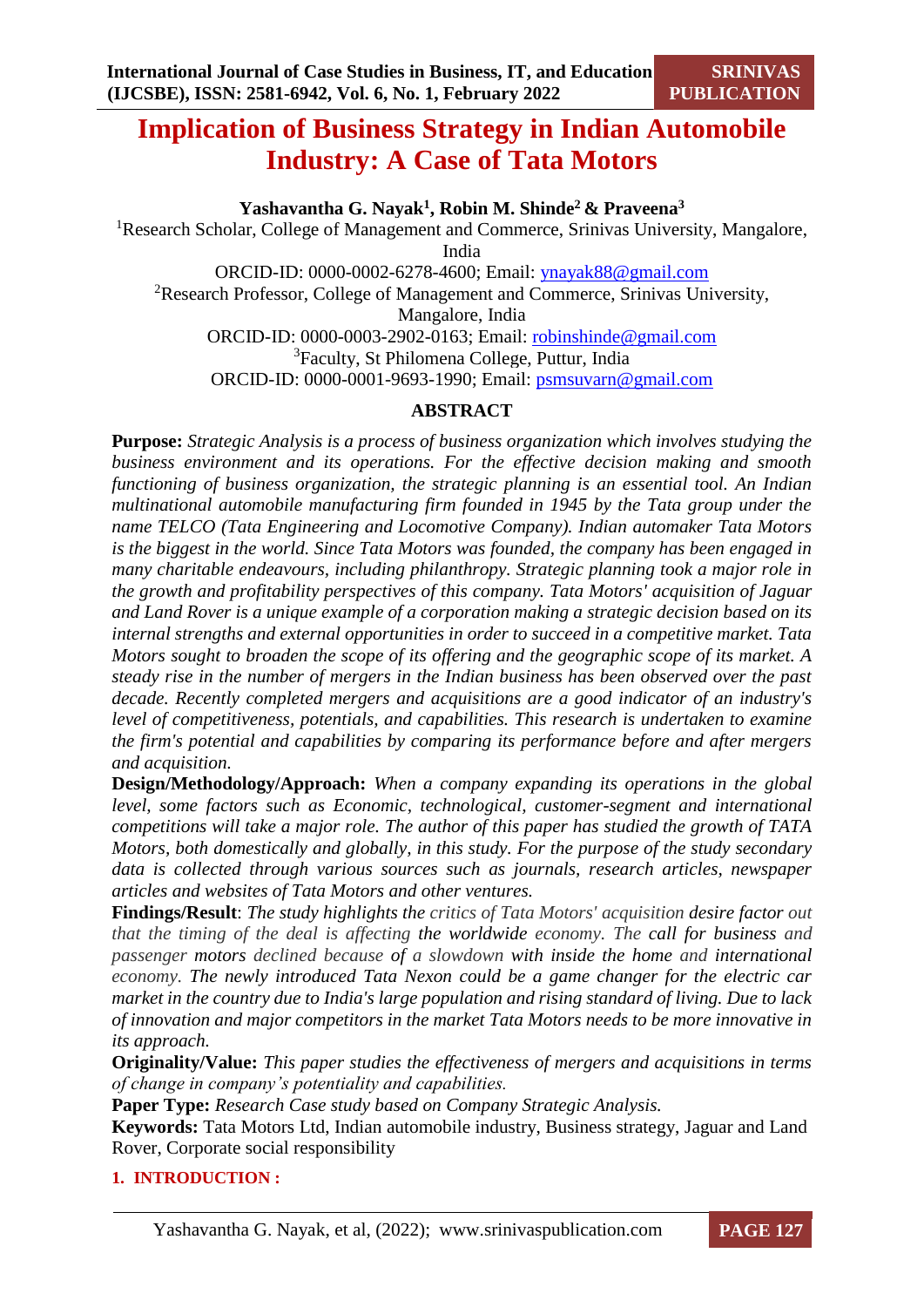## **International Journal of Case Studies in Business, IT, and Education (IJCSBE), ISSN: 2581-6942, Vol. 6, No. 1, February 2022**

## **SRINIVAS PUBLICATION**

Globalization and an atmosphere without borders make this phenomenon even more shocking. Consumers groups and political organizations are increasingly scrutinizing and putting pressure on businesses. It is the primary goal of CSR to create a social contract that will benefit all parties involved. There should be a long-term focus on welfare maximization as well as a short-term focus on meeting current expectations and requirements without jeo-pardising future generations' access to resources and opportunities. Organizational stakeholders have an interest in the firm and are influenced by the firm's actions, and they contribute to the firm's operations. Stakeholders, including shareholders, should be involved in the process of decision-making when it comes to developing CSR initiatives, and the firm should make a commitment to pay dividends and enhance share value to guarantee that their contributions continue. CSR in family businesses is one of the unexplored areas of CSR research in India, a highly competitive market. There are a lot of businesses out there today, but only a small percentage of them are investing in education through CSR efforts. The Tata Group is one of India's most reputable corporations. The Tata family has been running the Tata Group since its inception. Tata Group's history may be traced back to a tiny commercial firm that was founded in 1868. There is now a well-established corporation that has a vast distribution network and wholesale activities in place since the company was founded. In the Zoroastrian community of Parsis, he was the sole child of Nusserwanji Tata. With his father's bank, he founded a trade enterprise, while working as a clerk. Founded Tata & Sons with Ratanji Dadabhoy and his oldest son Rattan Tata in 1887, this was the beginning of the company's principal operation. Entrepreneurship, cooperation, and family ties all played a significant role in this start-up, which could be regarded as a family business. The Tata group founded Tata Motors in 1945.

Competition for Tata Motors' passenger, luxury, and commercial cars is fierce both domestically and internationally. In their native nation, they are exposed to a wide range of both opportunities and risks. It is imperative for Tata Motors to take preventative and anticipatory action against these dangers as well as to identify and exploit the many opportunities. A lack of new entrants in the car business is due to the high entry barriers, yet since substitute goods are readily available, the auto industry faces particularly harsh competition. Even though Tata Motors faces stiff competition and a tarnished reputation, the company has a number of organizational assets that can help it distinguish apart. Tata must keep Jaguar and Land Rover apart from the rest of its activities in order to safeguard the prestigious brand image of JLR. In addition, Tata's relationship with the Tata Group can be leveraged to benefit both companies financially. Finally, Tata Motors must take advantage of both India's young population and the lack of disposable wealth in third-world countries by introducing a new Nano model.

## **1.1 Separation of JLR and Tata Motors:**

Tata Motors' acquisition of Jaguar and Land Rover (JLR) was critical to the company's success in the premium automotive market. As a luxury car manufacturer, Tata Motors relies heavily on Jaguar Land Rover (JLR) for revenue and profit margins. JLR's prestige, reputation, market share, and more distinguish it from Tata Motors. I believe Jaguar Land Rover (JLR) should be kept as far apart from Tata Motors as possible in order to protect their brand. JLR's reputation is expected to suffer as a result of their association with Tata Motors, which some may see as a good thing because it will help Tata improve its image. As opposed to relying on JLR to assist improve the image of another brand, Tata should focus on repairing its own reputation. No one should risk harming Tata's reputation in the hopes of improving Tata's already-tarnished reputation. Ultimately, I believe Tata Motors should maintain JLR's marketing, distribution, and the entire value chain distinct from Tata's primary company.

#### **1.2 Evolution of Tata Motors Commercial Vehicle (CV) Business:**

In 1954, Mercedes Benz and Tata Motors collaborated to produce medium commercial cars. Over time, the import content was gradually reduced until it was nearly nonexistent by 1969, the year the collaboration came to an end. When Tata Motors began designing its own automobiles, the company had already gained the necessary expertise. Heavy-duty commercial vehicles were added to the company's product line in the 1970s. It became the most popular M&HCV in India. Tata Motors has expanded into numerous new commercial vehicle segments throughout the years, as well as creating entirely new segments with products like the Tata Ace, Zip, Magic, and Iris. As a result, it has become the market leader in nearly all of the commercial vehicle areas in which it operates.

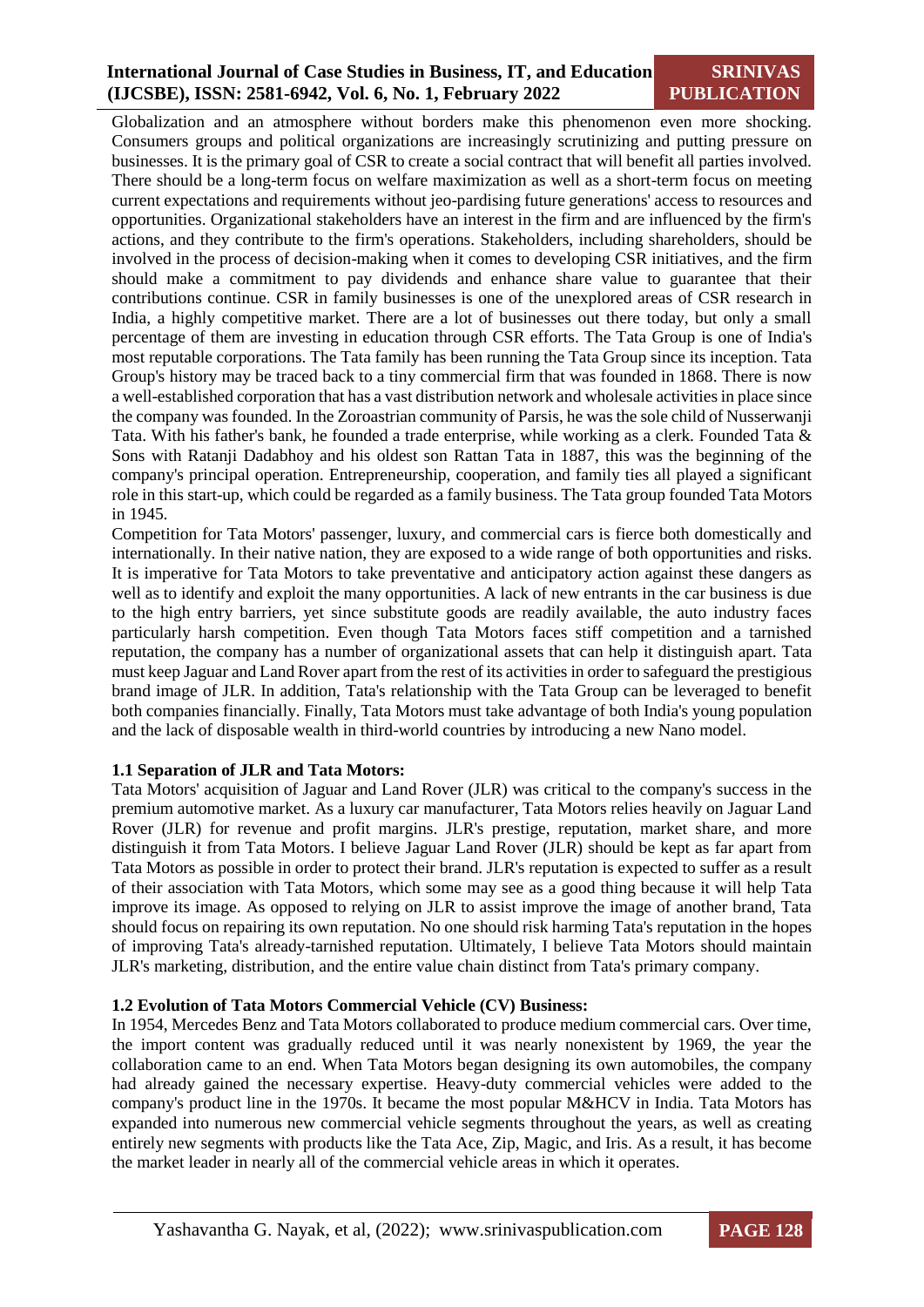#### **1.3 Tata Motors Commercial Vehicle Business:**

## **1.3.1 Medium & Heavy Commercial Vehicles (M&HCV):**

The domestic CV industry's buoyancy has waned since 2009-10 and 2010-11, when it experienced volume growth of more than 30%. In the last three years, the M&HCV industry has been hit particularly hard by a slowdown in industrial activity, a lack of investment enthusiasm, and the impact of a major increase in fleet capacity in the heavy-duty trucking market. Higher-tonnage trucks including tippers, tractor trailers, and multi-axle vehicles (MAVs) have seen their demand decline the most in the M&HCV industry. In FY' 2012-13, M&HCV volumes fell by 29 percent year-on-year as a result of these issues. The current phase is marked by lower cargo volumes, increased competitiveness due to surplus capacity (M&HCV sales doubled from the lows of FY' 2008-09, bringing down the average age of M&HCV population to a 10-year low), and growing operating expenses, especially in light of the recent fuel price hikes. The M&HCV industry's competitive landscape has been evolving at a rapid pace. Before 2005, the industry only had a few large participants, most of which were domestically based. Today, major global players have entered the fray. There are currently more than ten "global and Indian" OEMs competing for market share in today's business. With its Indian subsidiary Daimler India Commercial Vehicle, Diamler has become the newest player in this market (DICV). It is expected to compete with Tata Motors in practically all segments, just as Tata Motors. Across the world's largest CV markets, the market leaders hold barely a 20 to 25 percent market share in most of the competition. In this respect, Tata Motors holds a unique position within the M&HCV industry. Currently, it holds a 62% market share in this particular sector. The objective for Tata Motors is to keep the same and improve it further, therefore reversing a global trend in the Indian market.

#### **2. LITERATURE REVIEW :**

**Hedieh Divsalar et al (2016):** India is the world's second-most populous country, and its economy is seeing rapid expansion, indicating that a wide range of industrial products are in great demand. As of the middle of the 1990s, the country's automobile industry grew at a breakneck pace. Maruti and Honda Siel have recently made significant investments in the area, which are likely to have a positive impact. The sector is likely to benefit from Tata's proposed investment in the manufacturing of a low-cost automobile. All categories of the commercial vehicle market, including heavy and medium commercial vehicles, light commercial vehicles and pick-up trucks, as well as the core segments of the passenger vehicle market (compact and midsize cars and utility vehicles) are represented by Tata Motors. The Tata Motors Presence in new countries such as the UK, Libya, Egypt and Tunisia will also be expanded. Brazil, Colombia, Peru, Mexico, Yemen, Angola, Malaysia, Indonesia, and Australia are some of the countries in the region [1].

**M. Sekara et al (2014):** During the course of the investigation, the company's net worth began to rise. Because to debt repayments and debt exchanging, the amount of debt capital has dropped from 2010 to 2011. Over time, the company's WACC (weighted average cost of capital) changed. Because of massive losses and a decrease in net worth in the financial year 2003-04, it is extremely high. A rise in debt capital has resulted as a result. The company's WACC began to decline in 2004-05 as a result of the company's shift toward cost-effectiveness. There is a very low amount of debt in the company's capital structure based on the company's debt ratio and debt equity ratio. As the danger of the equity holder's increased with an increase in loans, so did the owner's fund and confidence. The company's fixed costs of funding have exceeded its return on assets, lowering the company's ROE, ROI, EPS, and other financial metrics. The ROE, the value of debt and equity, and the firm's value are all positively connected with the firm's value [2].

**Seema Laddha (2016):** Critics of Tata Motors' acquisition choice point out that the timing of the deal is affecting the global economy. The demand for commercial and passenger vehicles declined after purchase due to a slowdown in the domestic and global economy. Prior to the acquisition of Tata Motors, Tata Motors mostly generated its revenue from the sale of commercial vehicles. The corporation will be able to expand its luxury passenger vehicle brand with this acquisition. To acquire Tata, the economic downturn provided a chance for Tata Motors. For half of what Ford spent for these two iconic brands in 2005, Ford was ready to sell these two legendary brands. Tata Motors has an opportunity to become a global company and enter the luxury passenger vehicle market, which may not have been achievable in the absence of Ford's distress sale. It is possible for Tata Motors to make such

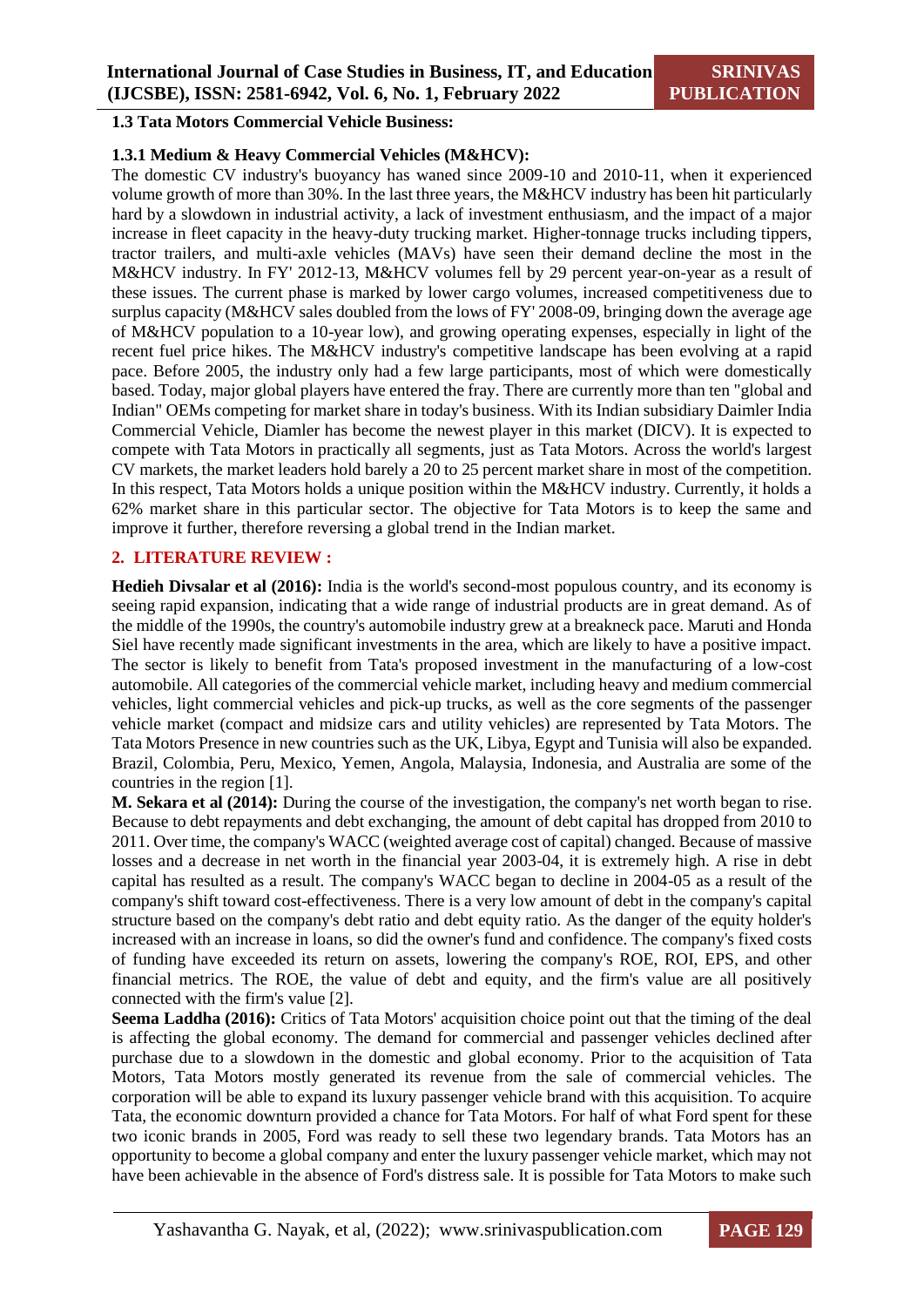a strategic move because of their management expertise, extensive experience in a major market like India, strong brand recognition, and solid financial standing [3].

**Jaspreet Singh et al (2018):** According to the study, Tata Motors has been conducting outstanding work in a variety of industries since 2013. However, the firm has been doing these activities prior to the government's official announcement in 2013. The investigation discovered the variety of work performed by the company and the positive impact it has on the community. The company has done a variety of various kinds of work, which has benefited people in a variety of ways in different parts of the country. In general, Tata Motors' CSR programmes focus on labour, the environment, and other economic issues. Tata Motors' practise in India is compared to the CSR framework, and the comparative table demonstrates that practically every variable is addressed in the sample firms. It has been shown that a vast number of people have benefited from this research. Tata Motors has invested a lot of money in these areas, and future research can be done by evaluating this data [4].

Siddalingya et al (2018): Consolidation in Indian industry has accelerated as a result of economic liberalization and globalization efforts launched since 1991 by the Indian government. A steady rise in the number of mergers and acquisitions in the Indian business has been observed over the past decade. Recently completed mergers and acquisitions are a good indicator of an industry's level of competitiveness, potentials, and capabilities. It is the goal of this research to examine the firm's potential and capabilities by comparing its performance before and after merger and acquisitions. This study relies primarily on data that was obtained from other sources. Analytical methods used to measure financial performance include ratio analysis, standard deviation and "t" test and "paired t" test. The financial performance of the selected companies prior to and following the mergers and acquisitions has not been significantly affected by the mergers and acquisitions [5].

**Shamim Akhtar (2013):** A lot of factors may have contributed to Tata Nano's underwhelming debut on the market. The Singur crisis and the accompanying uncertainty over the economic climate were some of the unanticipated and inevitable difficulties they encountered at first. It's fair to say, though, that some fundamental blunders were made in the early stages of the company's marketing. We didn't grasp and address the real psychology of our target audience. Tata Motors has rethought its whole approach with the Nano after making mistakes in the past. It all started with a new approach to distribution. Smaller towns and rural India received the most attention. Aiming for tier-3 and tier-4 municipalities, they planned to open more than 300 dealerships [6].

**Vineet Singh (2015):** Tata Motors and Maruti Suzuki maintained a debt equity ratio of 0.63:1 and 0.02:1 over the study period of 2010-11 to 2014-15, which is lower than the normal ratio of 2:1, according to the above analysis and interpretation. From a long term perspective, a debt equity ratio of less than 2:1 is considered desirable, whereas a debt equity ratio of more than 2:1 is considered dangerous. Debt equity ratio is a measure of the proportion of long-term borrowings in comparison to shareholder's cash that are used to fund the company. Long-term borrowings that are more than twice the shareholders' cash indicate that a company relies more heavily on long-term borrowings than it did in the past. Long-term borrowings have a negative effect on a company's long-term solvency, while short-term borrowings have a positive effect on a company's long-term solvency. If a company's obligations are equal to or less than its equity, this indicates that it will have no trouble repaying its debts in the long term; however, if its debts are greater than its equity, this indicates that it may have difficulty repaying its debts in the long term [7].

**Prashant Salwan (2017):** A company's growth and internationalization are intertwined. Economic, technological, customer-segment, level of competition, and many other factors all have a role in the risk of expanding internationally. TATA Motors' domestic and international expansion has been explored in this study by the author. In this study, strategy formulation procedures were employed to cover a time period from the recession of 1999 to the current day. Strategy and lessons learned were mapped out in an attempt to make sense of the process. From international business strategies to product strategies and market selection, the sessions covered a wide range of topics. Analysis of growth has made use of the theory of firm framework [8].

**Abhishek Kumar et al (2020):** Because of its parent business Tata Group, Tata Motors Limited is a strong company that has been bolstered by the numerous acquisitions and mergers. Investing in research and development shows that the organization has a well-trained personnel. The company's decision to create an electric version of Nexon is a logical step in the right direction at a time when the globe is concerned about decreasing its carbon footprint. The massive population of India and the rising wealth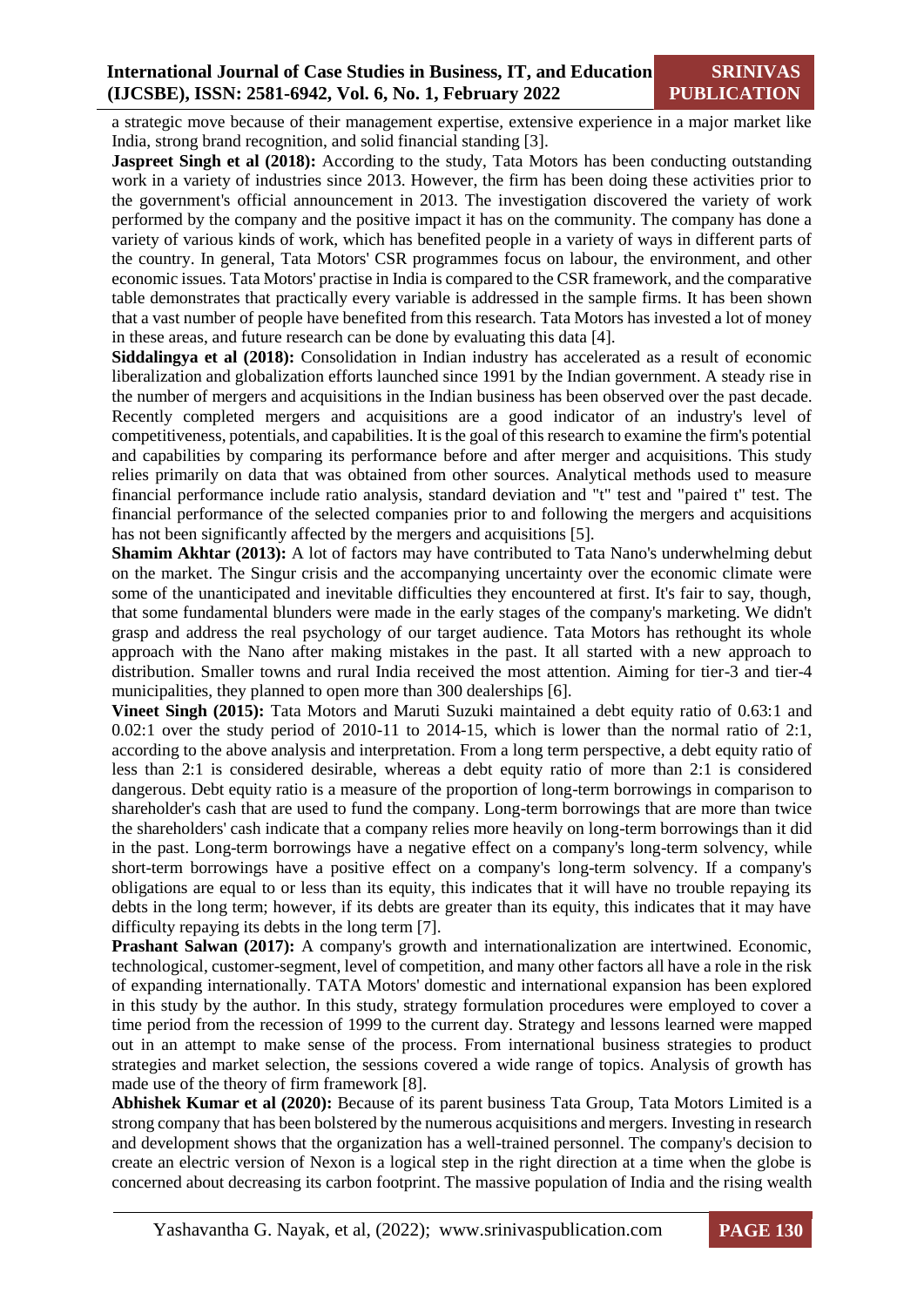## **International Journal of Case Studies in Business, IT, and Education (IJCSBE), ISSN: 2581-6942, Vol. 6, No. 1, February 2022**

**SRINIVAS PUBLICATION**

level of the country could prove to be a game changer for Tata Nexon, the company's recently unveiled electric vehicle. In addition to the company's issues, it also has its advantages. The electric car industry faces a big issue due to a lack of innovation. Because major competitors like General Motors, Mitsubishi Motors, Ford, and Fiat have been experimenting with new ideas recently, Tata needs to do the same. The expensive cost of electric vehicles could be a problem for the corporation, too. In spite of the great market potential for electric vehicles, India is a lower-middle-income country, and so, most people cannot afford to own one [9].

**Bruche et al (2010):** The case study of TML's resource and capacity generation process in the passenger car market provides a lot of valuable insights and conclusions. Although TML hasn't yet caught up to the global market giants, it has developed from an initial entry into a medium-sized passenger car company that has become a force to be reckoned with14 in a short period of time. First and foremost, Tata's and TML's enormous antecedent human, technological, and reputational resources - beyond the financial endowment necessary for such a move - were exploited in TML's resource creation strategy at the time of its entry into the new business segment. Another factor that helped to speed up the process of catching up and increasing the group's resources and capabilities was the creation of a new dynamic capability at the group level, which reduced the traditional 'time compression diseconomies' that are inherent in resource accumulation processes (Dierickx and Cool 1989). Ratan Tata's strong leadership personality and a protracted process of capability-enhancing transformational changes at the group level have resulted in this dynamic capability [10].

## **3. METHODOLOGY :**

The data required for this is collected through various secondary sources such as journals, published papers, archived newspaper articles and company websites of Tata Motors and other ventures.

## **4. CORE VALUES OF TATA MOTORS :**

The Tata Group has always been committed to its core values. Tata's business continues to be guided by these ideals

- 1. **Morality:** We need to behavior our commercial enterprise fairly, with honesty and transparency. Everything we do ought to stand the take a look at of public scrutiny.
- 2. **Understanding:** We have to be caring, display respect, compassion and humanity for our colleagues and clients across the world, and constantly paintings for the advantage of the groups we serve.
- 3. **Outstanding:** We shall continuously try to acquire the very best viable requirements in our daily paintings and within side the first-class of the products and offerings we provide.
- 4. **Integration:** We ought to paintings cohesively with our colleagues throughout the institution and with our clients and companions across the world, constructing robust relationships primarily based totally on tolerance, expertise and mutual cooperation.
- 5. **Responsibility:** Responsibility, sensitivity, and subject for the people, locations where we work and the surroundings wherein, we function are all crucial to our success.

## **5. SWOT ANALYSIS OF TATA MOTORS :**

Ford Motor Company's SWOT analysis has been discussed previously, so we'll now examine TATA Motors' framework. TATA Motors, as previously stated, places a high priority on identifying and capitalizing on opportunities. In the case of the Tata Nano announcement, they made the model and opened bookings considerably earlier than they had the manufacturing capacity to match demand, ignoring the fact that they would wind up with a massive backlog of client orders.

Businesses need strategic planning, and SWOT analyses play a key role in the process of strategizing. It can be used in any setting, from a team to an entire organization. With the help of a SWOT analysis, the impact of external and internal demand and influences on an organization's performance may be determined. In some cases, collecting data for stakeholder and competitor analysis, as well as a study of specific organizational challenges, scanning and scenario analysis of the environment, might be useful. As part of the SWOT analysis, major factors on behaviour and success in an organization are also taken into consideration.

#### **SWOT stand for-**

"S-Strengths"

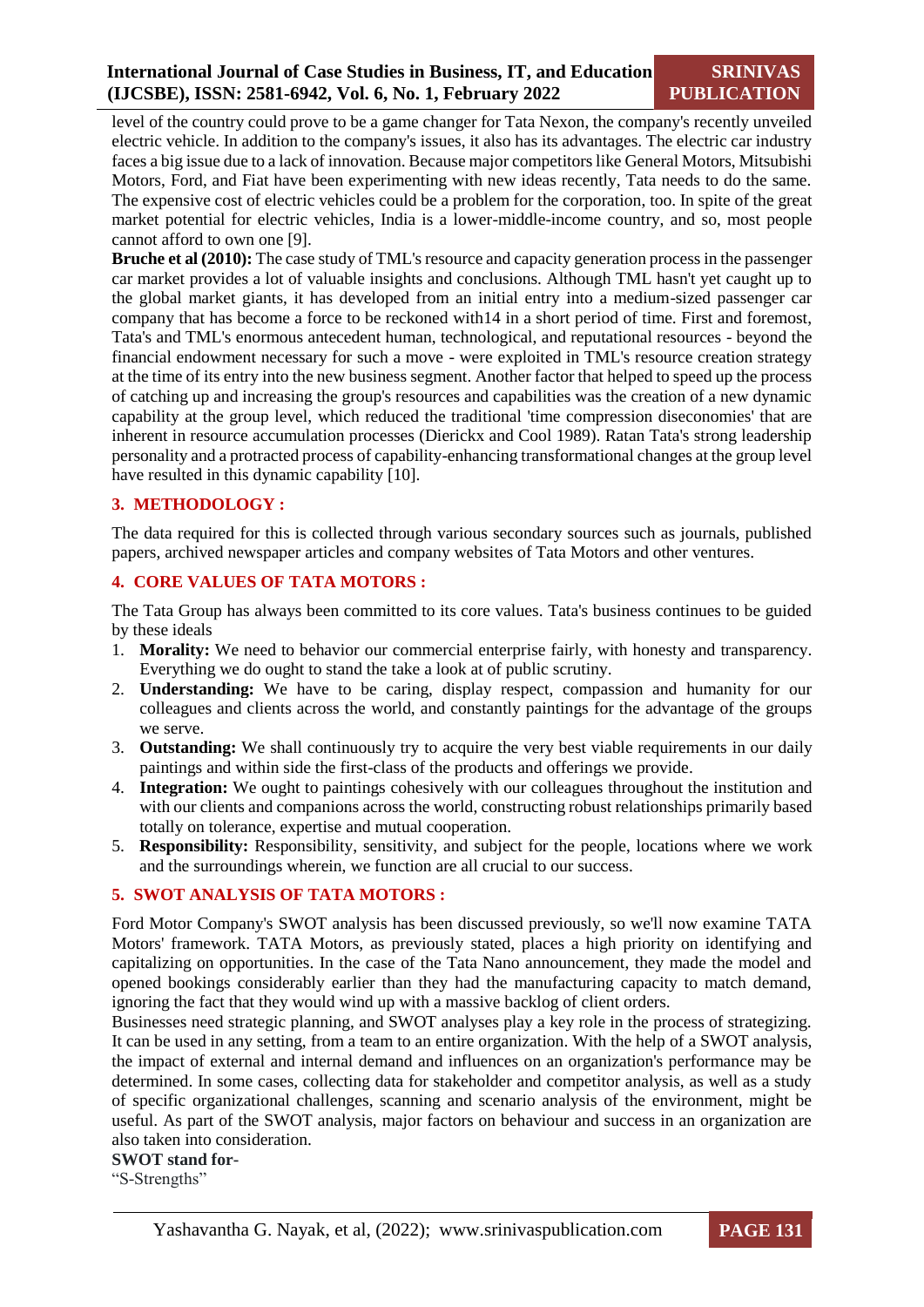"W-Weakness" "O-Opportunities" "T-Threats"

#### **5.1 Strengths:**

To far, Tata Motors has been the major market taker in the automobile sector and has a significant market share. Tata Motors is a great place to work, with a high level of productivity from its manufacturing facilities. In India, their brand is highly regarded. The Tata Nano, the world's cheapest and most fuel-efficient car, is their greatest asset. It provides Tata Motors with a distinct advantage over its competitors. Tata benefits from this by being able to grab a large market and clients. There are 3500 Tata dealership, sales, and service touch locations. Developments have been made in the Tata Acc and Taj Magic areas of the company, among others. These goods have not yet been replaced on the market. In addition, the company has a high level of corporate responsibility. In addition, they donate a portion of their profits to charity by increasing their stock value. This demonstrates that they want to better the community as a whole. Tata Motors has made a point of acquiring brands from other countries in order to broaden its worldwide reach. There is a lot of research and development going on at Tata Motors.

#### **5.2 Weakness:**

Tata Motors' primary shortcoming is the inability to generate a profit from its equity investments. When compared to its rivals, their vehicle does not sustain the same high level of safety regulations. In the domestic market, Tata Motors' product sales fall short of expectations. India sells fewer than 1 million cars a year. If consumers don't want to buy a car, how will the corporation be able to make money? As compared to its rivals, technological advancement is not as advanced as it should be. Jaguar and Land Rover are owned by Tata, yet Tata has yet to gain a foothold in the luxury automobile market. Tata's most recent idea is called A few issues remain to be worked out, including as the emissions of pollutants and greenhouse gases from the generation of electricity used to compress air. This is a flaw in the system as a whole. In addition, the One CAT can only travel 56 miles at 62 miles per hour in an urban cycle. In order to attract more buyers, Tata Motors will have to overcome this vulnerability and the emissions issue.

#### **5.3 Opportunities:**

Because this car is affordable in third world countries, Tata Motors can expand into such markets. They can easily take the market because this low-cost car is fuel efficient and affordable. Exports to other countries are an option for them, as well. In order for Tata Motors to succeed, it needs to focus on premium vehicles. Increased safety measures in vehicles can help Tata Motors achieve more customer satisfaction. Because of their collaborative partnerships with other countries, they have easy access to new markets.

In 2006, China was the world's second-largest market for automobiles, with an estimated annual sales value of \$8 million. According to government estimates, China would need 20 million new cars by 2020. The introduction of Tata Motors' cheapest automobile to the market will result in a significant increase in demand for the vehicle in China. Tata Motors sees an uptick in revenue as a result of this. Tata Motors and Ford Motor Company signed an agreement in 2008 to form a joint venture. Tata Motors will have a wonderful opportunity to gain experience and technology for the production and marketing of luxury vehicles as a result of this. Their entry into the established markets of Japan, Europe, and the United States will be facilitated by this acquisition. Tata Motors' ability to continue to grow and prosper in both developing and developed markets will greatly benefit from the exchange of expertise between the two firms.

#### **5.4 Threats:**

Tata Motors will continue to enjoy a competitive advantage over its rivals as long as its competitors can create a low-cost production technique.

The competition has begun for them already if there is a market competition. Actually, a four-wheeled vehicle has been manufactured by Pakistan's Transmission Motor Company that costs just over \$2,000. So cheap that they have started selling this car to countries like Sudan, Qatar and Chile. It's just the beginning of a new wave of low-priced car makers. Another difficulty for Tata Motors is the rising cost

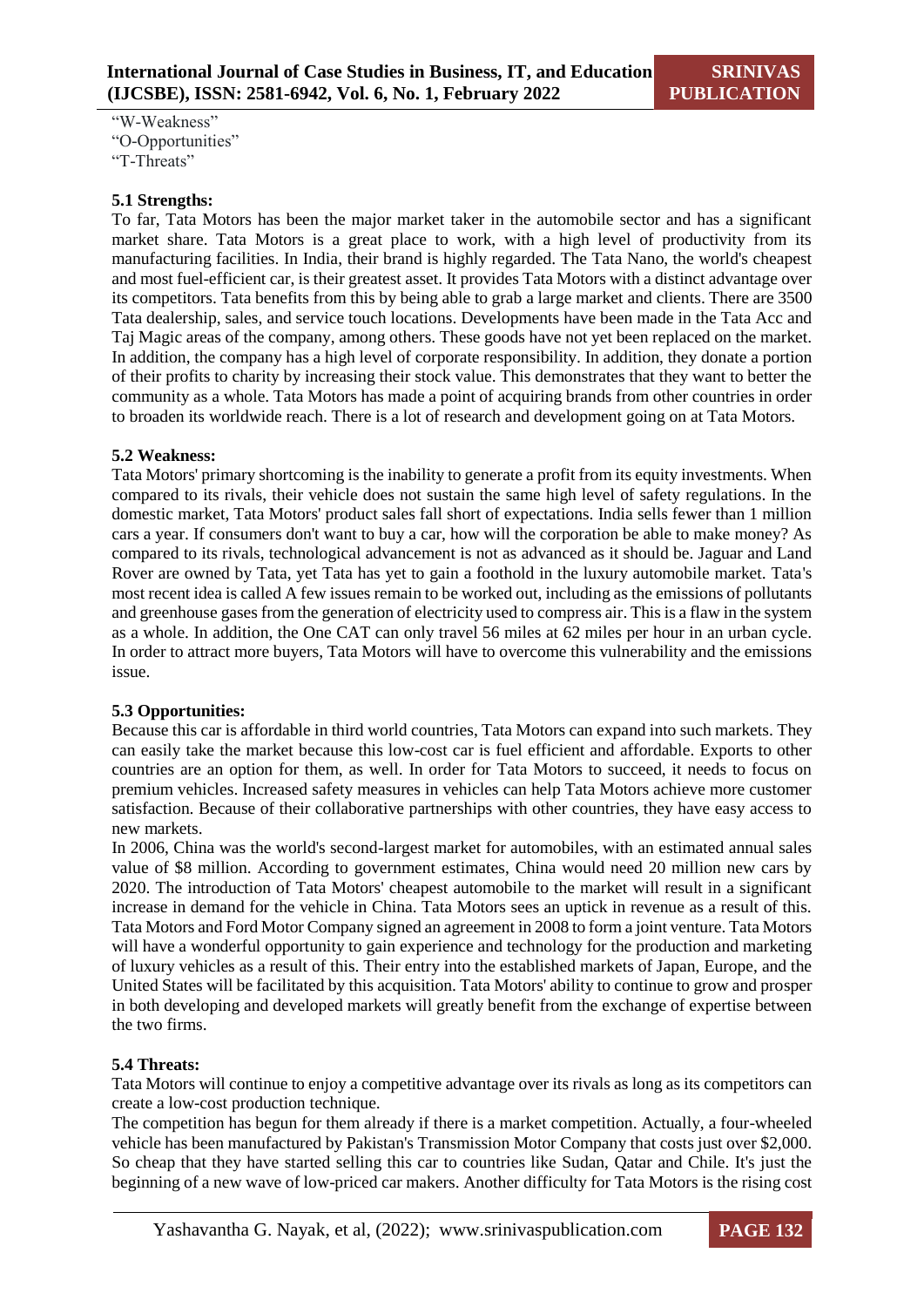of raw materials like steel, aluminum, and plastic. Sales of autos could be hampered by a lack of safety requirements.

## **5.5 TATA Motors Strengths:**

- "Excellent brand equity and strengths in Indian Market"
- "Legacy and Dignity of Tata brand heritage which is almost as old as Ford Motor Company"
- "Sound global recognition in light trucks and buses"
- "Sound fundamentals in turbo diesel engines that they developed in joint venture with Cummins"
- "Sound presence in Asian Markets"
- "Ownership of the heritage of British motor brands Land Rover and Jaguar"
- "Strategic tie up with Mercedes Benz which is one of the hottest cars in premium car market segment in India"
- "World class quality accreditations (ISO 9001, ISO 20000, ISO 14001)"
- "Excellent cost management framework (Ariba Spend Management)"
- "Excellent Supply Chain Management using the SAP framework"
- "Experienced, high quality, productive and low cost work force"
- "Ownership of some of the largest automobile manufacturing plants of the world"
- "Diversification strengths due to other large businesses of Tata Group"
- "Excellent financial strengths close to \$10 Billion of annual revenues"

## **6. ENTERPRISE PROCESS MODEL (EPM) - PROCESS MANAGEMENT AT TATA MOTORS:**

Analysts had all but written off TATA Motors' future after the company suffered a 500 crore loss in 2000-01. TML, on the other hand, was determined to get back on its feet, and thus began the process of significant self-reflection and improvement. For the significant loss, three main factors were identified: lack of emphasis on customers (a), process management (b), and absence of innovative items and variants (c). Process management was TML's primary focus while deciding on the three aspects. Because of this, the Tata Business Excellence Model (TBEM, based on the Malcolm Baldrige National Quality Award Process) was developed by TATA Motors, which began to use the American Productivity and Quality Center's (APQC) 13 processes and sub-processes. As a result, the 'impact' of individual employees was greatly reduced. When the procedures were documented, there was a great deal of clarity in terms of who owned what and what they were responsible for as well as what they were responsible for delivering, what they were responsible for delivering as well as what they were responsible for delivering. The Enterprise Process Model has been depicted in the figure below.



**Fig. 1:** Enterprise Process Model [11]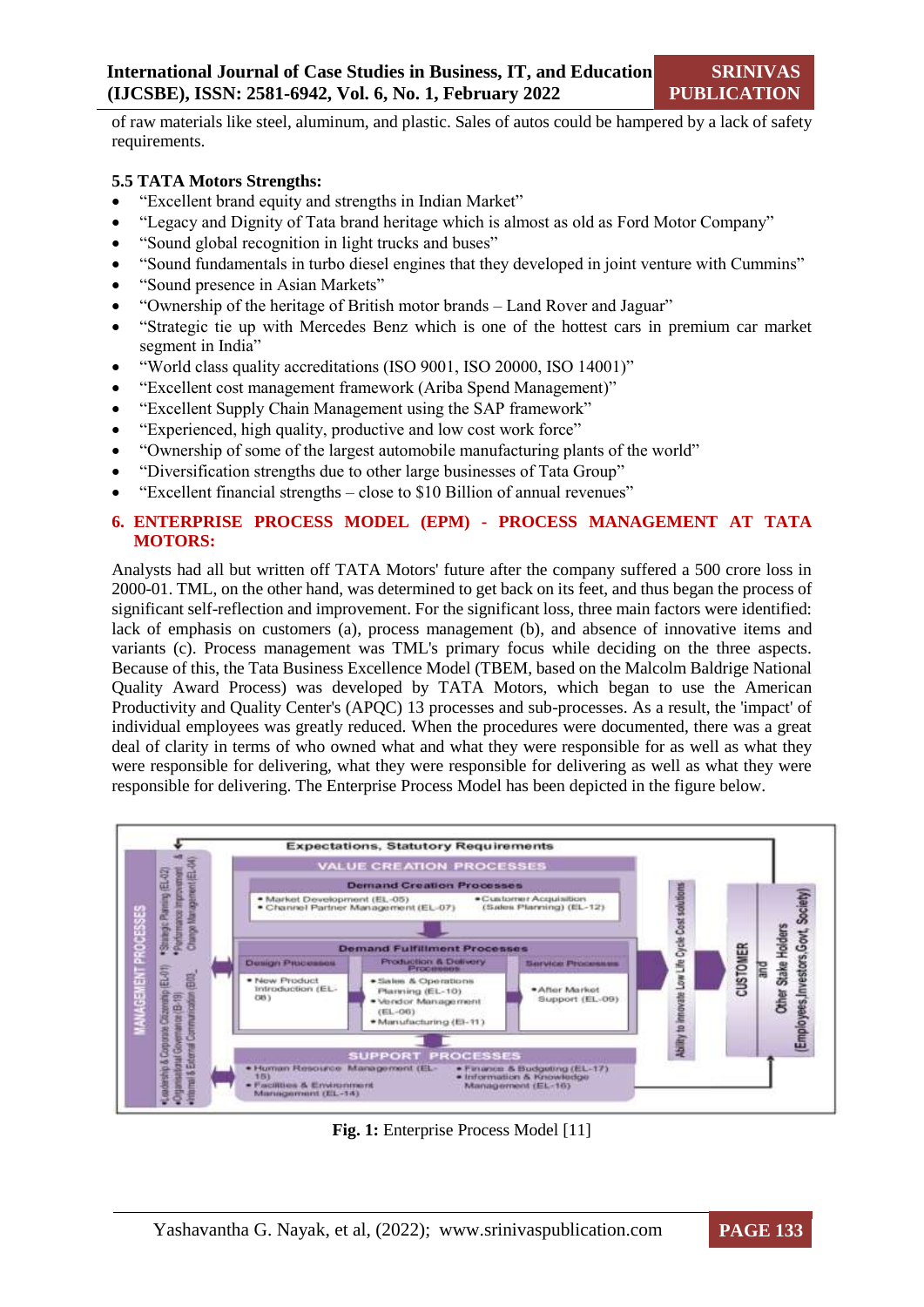#### **7. MANUFACTURING :**

Manufacturing processes are the primary focus of quality in an automobile sector. We would have to assemble and activate roughly fifteen thousand components and accessories while making a car. Developing manufacturing processes and technology in-house is a priority for TATA Motors. Unless there are a lot of other car companies doing the same thing, the company's goal is not to mindlessly accept any new technology that succeeds. It is a firm believer in cutting-edge innovation. TATA Motors follows a diversification strategy by creating new products and entering new markets to sell them, as shown by the product market matrix (which includes product creation, market development, market penetration, and diversification).

## **8. THE CONTRIBUTION OF 'GROUP AFFILIATION ADVANTAGE' TO TATA MOTORS' CATCH-UP :**

A major impact on the Indian passenger car market was felt when TML was still producing CVs under India's New Economic Policy. As part of the acquisition of Jaguar Land Rover (JLR), TML has transformed itself into the world's second-largest automaker, creating a new product line (the Indica), expanding its capabilities (the Nano), and becoming a worldwide automaker in a single "leap." As an independent automaker, would this process of rapid capability expansion have been conceivable, or would it have had to be funded by the capital market? TML's connection with the Tata Group has made a substantial contribution to the company's capability creation and internationalization process, and the following analysis sheds some light on these issues. First, we'll take a look at six 'affiliation benefits' that can be found in the available resources and experts' discussions.

## **9. INDIA BASED MANUFACTURING :**

Over time, Tata Motors Limited has gained a significant market share thanks to mergers and acquisitions. Increase the development of new products and expand into new markets in order to gain more market share in the domestic electric vehicle industry for the company. As part of their CSR efforts, Tata Motors should promote electric vehicles. To stay ahead of the competition, a company must never rest on its laurels in terms of innovation. A range of mass marketing and environmental education programmes should be used to persuade people to use electric-powered vehicles. Establishing strong foundations of support, setting legal frameworks, encouraging innovation and new business models as well as incentives and subsidies are all steps that Indians may do to create a healthy environment for electric vehicles.

#### **10. FACTORS WHICH INFLUENCES CAPITAL STRUCTURE :**

#### **10.1 Business Risk:**

Excluding debt, business risk is the basic risk of the company's operations. The greater the business risk, the lower the optimal debt ratio.

#### **10.2 Company's Tax Exposure:**

Tax deductions are available for debt repayments. Due to the tax deductibility of the loan payments, a company's tax rate can be reduced by using debt to finance a project, making it more desirable to do so. As a result, debt serves as a more cost-effective source of capital. The debenture holders or creditors, on the other hand, cannot participate in the company's gains, allowing it to retain a large portion of its earnings during periods of prosperity. Additionally, the current equity shareholders will reap the rewards.

#### **10.3 Financial Flexibility:**

This is basically the company's ability to raise money in hard times. It should come as no surprise that businesses that are experiencing high sales and profits have little trouble raising cash. Even in the best of circumstances, raising financing isn't as difficult because of the company's solid cash flow. When things are good, companies should be careful not to overextend their financial resources by seeking cash. The more financial flexibility a corporation has, the lower its debt level must be. Too much debt might make it difficult for companies to raise financing through debt.

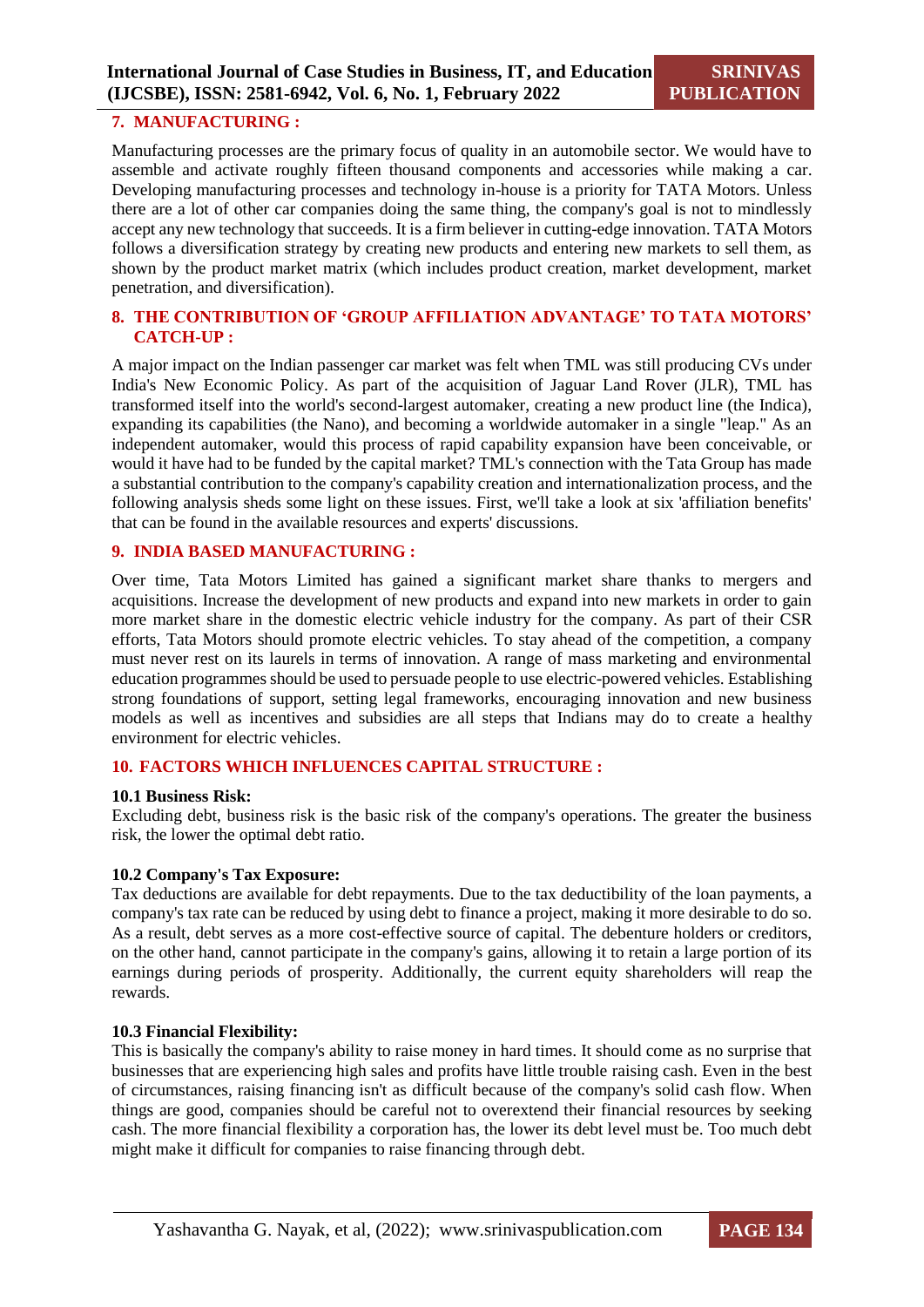#### **10.4 Management Style:**

A wide variety of management styles exist, from aggressive to cautious. The less risk-averse a company's management is, the less likely it is to resort to borrowing money to boost earnings. Debt may be used by an ambitious management to fast grow the company and increase the company's profitability per share (EPS).

#### **10.5 Growth Rate:**

When a company is in the early stages of its lifecycle, it is common for it to take out loans in order to expand. There is a problem with this strategy because growth companies' revenues tend to be volatile and unproven. Thus, a heavy debt load should be avoided at all costs. Due to their proven earnings, mature and reliable companies often require less debt to fund expansion. For projects that arise, these companies create financial flow that can be employed.

## **10.6 Market Conditions:**

A company's capital structure can be significantly affected by market conditions. Let's say a business wants to take out a loan to build a new factory. A company's borrowing costs may be too high if the market is experiencing difficulties, which means investors are restricting the amount of cash available to enterprises due to general market uncertainty. In this case, a corporation may want to wait until the market has stabilized before attempting to get funding for the plant.

#### **10.7 Market Analysis:**

The Indian vehicle market appears to be developing, propelled by the country's rapid economic expansion. India's two decades of strong economic growth have produced a large middle class with a disposable income ranging from Rs. 200,000 to Rs. 1 million, which is documented in the case study. In 2005, only 5% of the Indian population was middle class, and this proportion is anticipated to climb to 19% in 2015 and 41% in 2025. Spending on transportation is predicted to rise in India as incomes rise. Transportation expenses accounted for 17% of household income in 2005, and this percentage is predicted to climb to 19% in 2015 and 20% in 2025. As incomes rise, so should the number of people buying cars. Although the middle class has grown in size and money, most customers are still looking to buy the cheapest things they can get their hands on. The Tata Nano was conceived as a four-wheeled vehicle that could be afforded by a significant segment of India's middle class. As earnings rise and the middle class expands, the Nano's market potential in India is likely to grow.

## **11. CONCLUSION :**

As the second most populous country in the world, India has a strong growth rate in its economy, which means that there is a large need for products in various industrial areas. As of the middle of the 1990s, the country's automobile industry grew at a breakneck pace. Maruti and Honda Siel have recently made significant investments in the area, which are likely to have a positive impact. The sector is likely to benefit from Tata's proposed investment in the manufacturing of a low-cost automobile. Critics of Tata Motors' acquisition choice point out that the timing of the deal is affecting the global economy. The demand for commercial and passenger vehicles declined after purchase due to a slowdown in the domestic and global economy. Before the takeover of Tata Motors, Tata Motors' primary source of revenue was commercial vehicles. In the luxury passenger vehicle market, this acquisition will help the corporation grow its brand. To acquire Tata, the economic downturn provided a chance for Tata Motors. The failure of Tata Nano to make a significant impact on the market might be due to a variety of factors. As a result of the Singur crisis and following economic instability, they experienced a number of unanticipated and unavoidable difficulties at first. Because of several acquisitions and mergers, Tata Motors Limited is a powerful corporation that has been backed by its parent organization, the Tata Group. Investing in research and development shows that the organization has well-trained personnel. By producing an all-electric version of the Nexon, the corporation is taking a step in the right way at a time when environmental concerns are becoming more prominent. Because of India's large population and rising standard of living, the newly introduced Tata Nexon could be a game changer for the electric car market in the country. However, the corporation faces its fair share of difficulties. The electric car industry faces a big issue due to a lack of innovation. So far, major competitors such as Ford and Fiat have been quite original in their approach. Tata therefore needs to be more innovative in the approach.

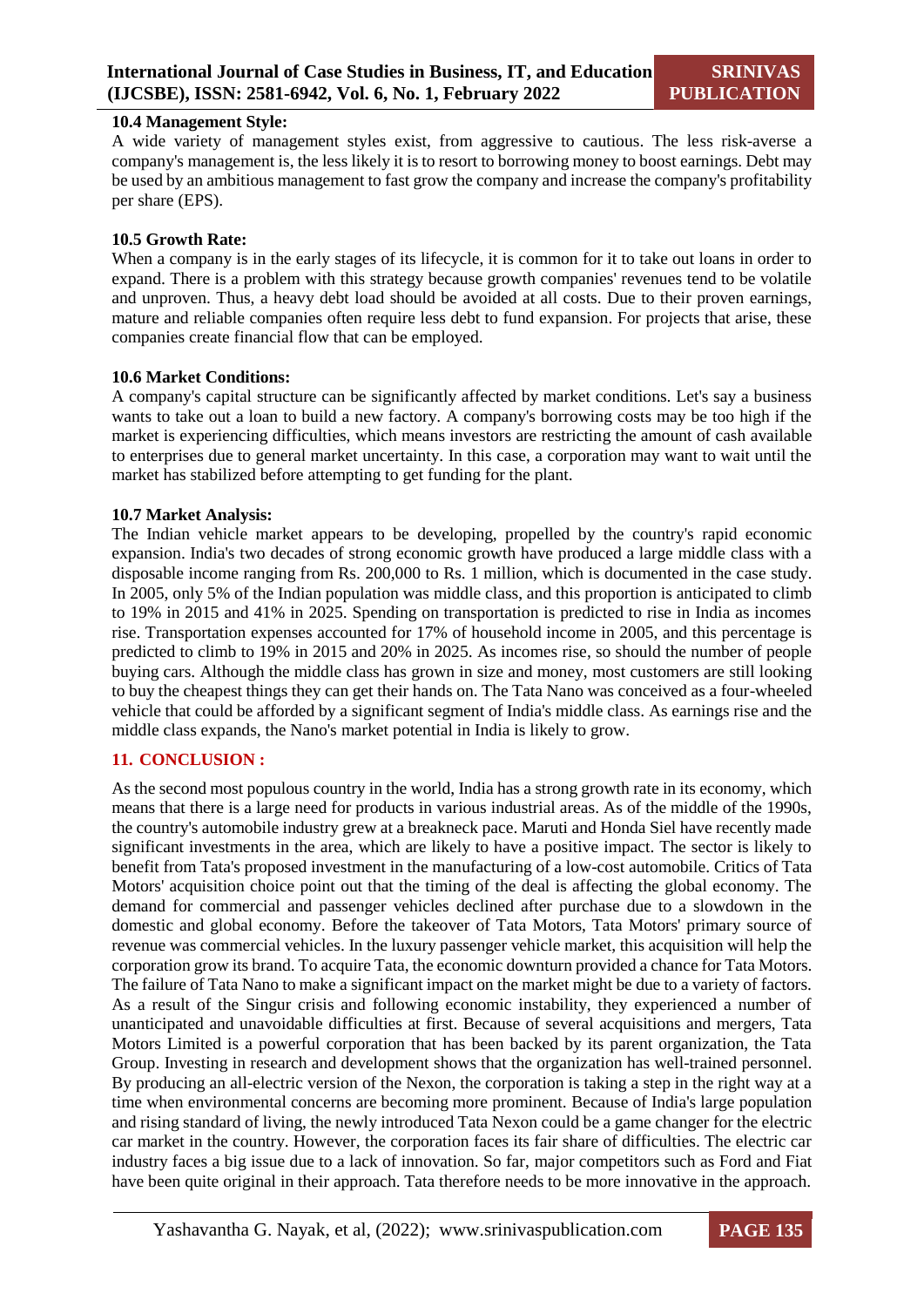#### **REFERENCES :**

- [1] Divsalar, H. (2016). Export Marketing Strategy of Automobile Industry in India: A Case Study Of Tata Motors Ltd. *Advances in Bioresearch*, *7*(2), 1-20. [Google scholar](https://scholar.google.com/scholar?hl=en&as_sdt=0%2C5&q=Export+Marketing+Strategy+Of+Automobile+Industry+In+India%3A+A+Case+Study+Of+Tata+Motors+Ltd&btnG=) $\lambda$
- [2] Sekar, M., Gowri, M. M., & Ramya, M. G. (2014). A study on capital structure and leverage of Tata Motors Limited: Its role and future prospects. *Procedia Economics and Finance*, *11*(1), 445-458. [Google scholar](https://www.sciencedirect.com/science/article/pii/S2212567114002111) ×
- [3] LADDHA, S. (2016). Acquisition Strategy: Analysis of Tata Motor's Jaguar Land Roar. *International Journal of Management & Business Studies, Maharashtra, India*, *6*(1), 17-21. [Google scholar](https://scholar.google.com/scholar?hl=en&as_sdt=0%2C5&q=Acquisition+Strategy%3A+Analysis+of+Tata+Motor%E2%80%99s+Jaguar+Land+Roar&btnG=) $\lambda$
- [4] Srivastava, A. K., Negi, G., Mishra, V., & Pandey, S. (2012). Corporate social responsibility: A case study of TATA Group. *IOSR Journal of Business and Management*, *3*(5), 17-27. [Google scholar](file:///C:/Users/P.S.%20Aithal/Downloads/%5b1%5d.https:/www.researchgate.net/profile/Amit-Srivastava-3/publication/271249875_Corporate_Social_Responsibility_A_Case_Study_Of_TATA_Group/links/5ddfa9e192851c83644f0ccf/Corporate-Social-Responsibility-A-Case-Study-Of-TATA-Group.pdf) $\overline{x}$
- [5] Siddalingya. (2018). The Performance Of Merged Tata Group Companies In India A Case Study of Tata Motors Company Limited. *International Research Journal of Management and Commerce*, *5*(2), 223–237. [Google scholar](https://www.academia.edu/36856321/THE_PERFORMANCE_OF_MERGED_TATA_GROUP_COMPANIES_IN_INDIA_A_CASE_STUDY_OF_TATA_MOTORS_COMPANY_LIMITED) $\lambda$
- [6] Akhtar, S. (2013). Behind the Nano mistakes: A case study on consumer psychology. *Srusti Management Review*, *6*(1), 57-67. [Google scholar](https://www.academia.edu/download/36790009/Behind_the_Nano_Mistakes-A_Case_Study_on_Consumer_Psychology.pdf) $\lambda$
- [7] Singh, V. (2015). Long Term Solvency Analysis: A Case Study of Tata Motors and Maruti Suzuki. *International Journal of Management, 4*(9), 1-12. [Google scholar](https://www.academia.edu/download/40390062/IJM_06_09_005.pdf)  $\times$
- [8] Salwan, P. (2011). Growth & internationalization: the case of TATA motors. *Indian Journal of Industrial Relations*, *4*(2), 41-19. [Google scholar](https://www.jstor.org/stable/23070550) $\overline{x}$
- [9] Kumar, A., & Hallur, G. G. (2020). Driving The Electric Vehicle Revolution in India: Case Study of Tata Nexon. *PalArch's Journal of Archaeology of Egypt/Egyptology*, *17*(6), 4273-4287. [Google scholar](https://archives.palarch.nl/index.php/jae/article/download/1683/1676) ×
- [10] Bruche, G. (2010). Tata Motor's transformational resource acquisition path: A case study of latecomer catch-up in a business group context. *Econdstor*, *17*(4), 1-15. [Google scholar](https://www.econstor.eu/handle/10419/74359) $\lambda$
- [11] Luthra, S., Kumar, V., Kumar, S., & Haleem, A. (2011). Barriers to implement green supply chain management in automobile industry using interpretive structural modeling technique: An Indian perspective. *Journal of Industrial Engineering and Management (JIEM)*, *4*(2), 231-257. [Google scholar](https://www.econstor.eu/handle/10419/188451) $\lambda$
- [12] Mitra, R. (2011). Framing the corporate responsibility-reputation linkage: The case of Tata Motors in India. *Public Relations Review*, *37*(4), 392-398. [Google scholar](https://www.sciencedirect.com/science/article/pii/S0363811111000725) $\lambda$
- [13] Chandra, N. K. (2008). Tata motors in Singur: a step towards industrialization or pauperisation?. *Economic and Political Weekly*, *11(1)*, 36-51. [Google scholar](https://www.jstor.org/stable/40278289) $\lambda$
- [14] Becker-Ritterspach, F., & Bruche, G. (2012). Capability creation and internationalization with business group embeddedness–the case of Tata Motors in passenger cars. *European Management Journal*, *30*(3), 232-247. [Google scholar](https://www.sciencedirect.com/science/article/pii/S0263237312000278) $\lambda$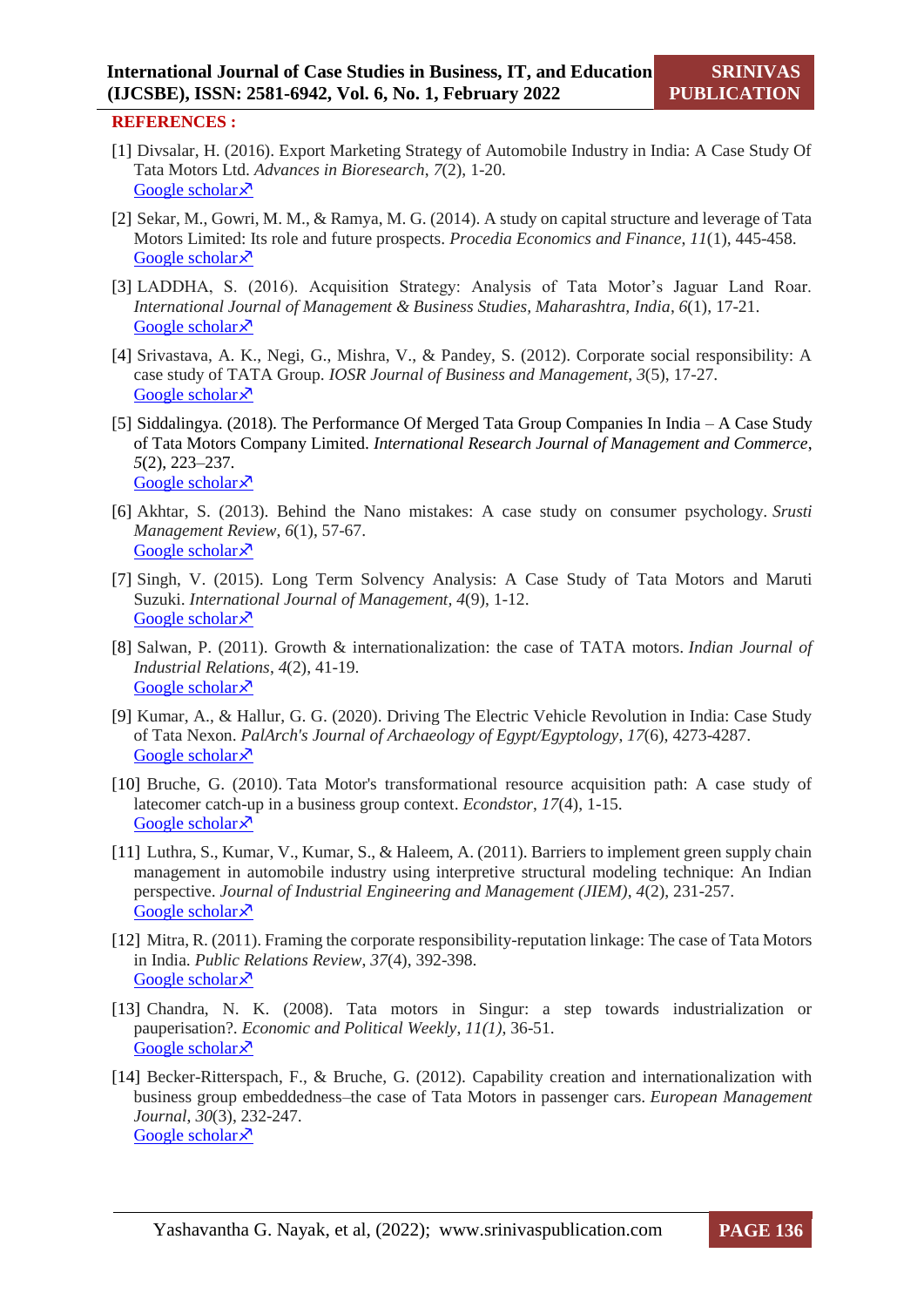[15] Sekar, M., Gowri, M. M., & Ramya, M. G. (2014). A study on capital structure and leverage of Tata Motors Limited: Its role and future prospects. *Procedia Economics and Finance*, *11(1)*, 445- 458.

[Google scholar](https://www.sciencedirect.com/science/article/pii/S2212567114002111) $\lambda$ 

- [16] Salwan, P. (2011). Growth & internationalization: the case of TATA motors. *Indian Journal of Industrial Relations*,*1*(1), 1-19. [Google scholar](https://www.jstor.org/stable/23070550) $\lambda$
- [17] Palepu, K., Anand, B. N., & Tahilyani, R. (2011). Tata Nano-The people's car. *Harvard Business School Strategy Unit Case*, *1*(4), 137-150. [Google scholar](https://papers.ssrn.com/sol3/papers.cfm?abstract_id=1997165)s<sup>7</sup>
- [18] Rao, V. R., & Kumar, R. V. (2012). Customer satisfaction towards tata motors–A study on passenger cars in Warangal district of Andhrapradesh. *South Asian Journal of Marketing & Management Research*, *2*(4), 127-150. [Google scholar](https://www.indianjournals.com/ijor.aspx?target=ijor:sajmmr&volume=2&issue=4&article=006) $\lambda$
- [19] Chaklader, B., & Roy, D. (2010). Sustainable development using the sustainability balanced score card: the case of Tata Motors, India. *International journal of sustainable strategic management*, *2*(2), 155-167. [Google scholar](https://www.inderscienceonline.com/doi/abs/10.1504/IJSSM.2010.032558) $\lambda$
- [20] Kumar, S., & Bhatia, G. K. (2014). Financial performance of Indian automobile companies after liberalization: A comparative study of Maruti Suzuki and Tata Motors. *International Journal of Advanced Research in Management and Social Sciences*, *3*(9), 186-195. [Google scholar](https://www.indianjournals.com/ijor.aspx?target=ijor:ijarmss&volume=3&issue=9&article=016) ×
- [21] CRAINER, S. (2010). The tata way. *Business Strategy Review*, *21*(2), 14-19. [Google scholar](https://onlinelibrary.wiley.com/doi/abs/10.1111/j.1467-8616.2010.00657.x) $\lambda$
- [22] Sureshkumar, V. (2019). Impact of capital structure on profitability of automobile companies in India (with special reference to Tata Motors Ltd. And Mahindra & Mahindra Ltd.). *A Journal of Composition Theory, 5*(1), 120-130. [Google scholar](http://jctjournal.com/gallery/134-july2019.pdf) $\lambda$
- [23] Kaur, R. (2012). Performance evaluation of automobile company: a case study of Tata motors. *ACADEMICIA: An International Multidisciplinary Research Journal*, *2*(1), 123-140. [Google scholar](https://www.indianjournals.com/ijor.aspx?target=ijor:aca&volume=2&issue=1&article=009) $\lambda$
- [24] Srivastava, A. K., Negi, G., Mishra, V., & Pandey, S. (2012). Corporate social responsibility: A case study of TATA Group. *IOSR Journal of Business and Management*, *3*(5), 17-27. [Google scholar](https://www.researchgate.net/profile/Amit-Srivastava-3/publication/271249875_Corporate_Social_Responsibility_A_Case_Study_Of_TATA_Group/links/5ddfa9e192851c83644f0ccf/Corporate-Social-Responsibility-A-Case-Study-Of-TATA-Group.pdf) $\lambda$
- [25] D'costa, A. P. (1995). The restructuring of the Indian automobile industry: Indian state and Japanese capital. *World Development*, *23*(3), 485-502. [Google scholar](https://www.sciencedirect.com/science/article/pii/0305750X9400135L) $\lambda$
- [26] Gopal, P. R. C., & Thakkar, J. (2016). Sustainable supply chain practices: an empirical investigation on Indian automobile industry. *Production Planning & Control*, *27*(1), 49-64. [Google scholar](https://www.tandfonline.com/doi/abs/10.1080/09537287.2015.1060368) $\lambda$
- [27] Sarangi, P. K., Bano, S., & Pant, M. (2014). Future trend in Indian automobile industry: A statistical approach. *Apeejay-Journal of Management Sciences and Technology*, *1*(2), 28-32. [Google scholar](https://www.apeejay.edu/aitsm/journal/docs/feb-14/ajmst-010204feb14.pdf)s<sup>7</sup>
- [28] Kumar, R., Lamba, K., & Raman, A. (2021). Role of zero emission vehicles in sustainable transformation of the Indian automobile industry. *Research in Transportation Economics*, *90*(1), 101064. [Google scholar](https://www.sciencedirect.com/science/article/pii/S0739885921000366) $\lambda$